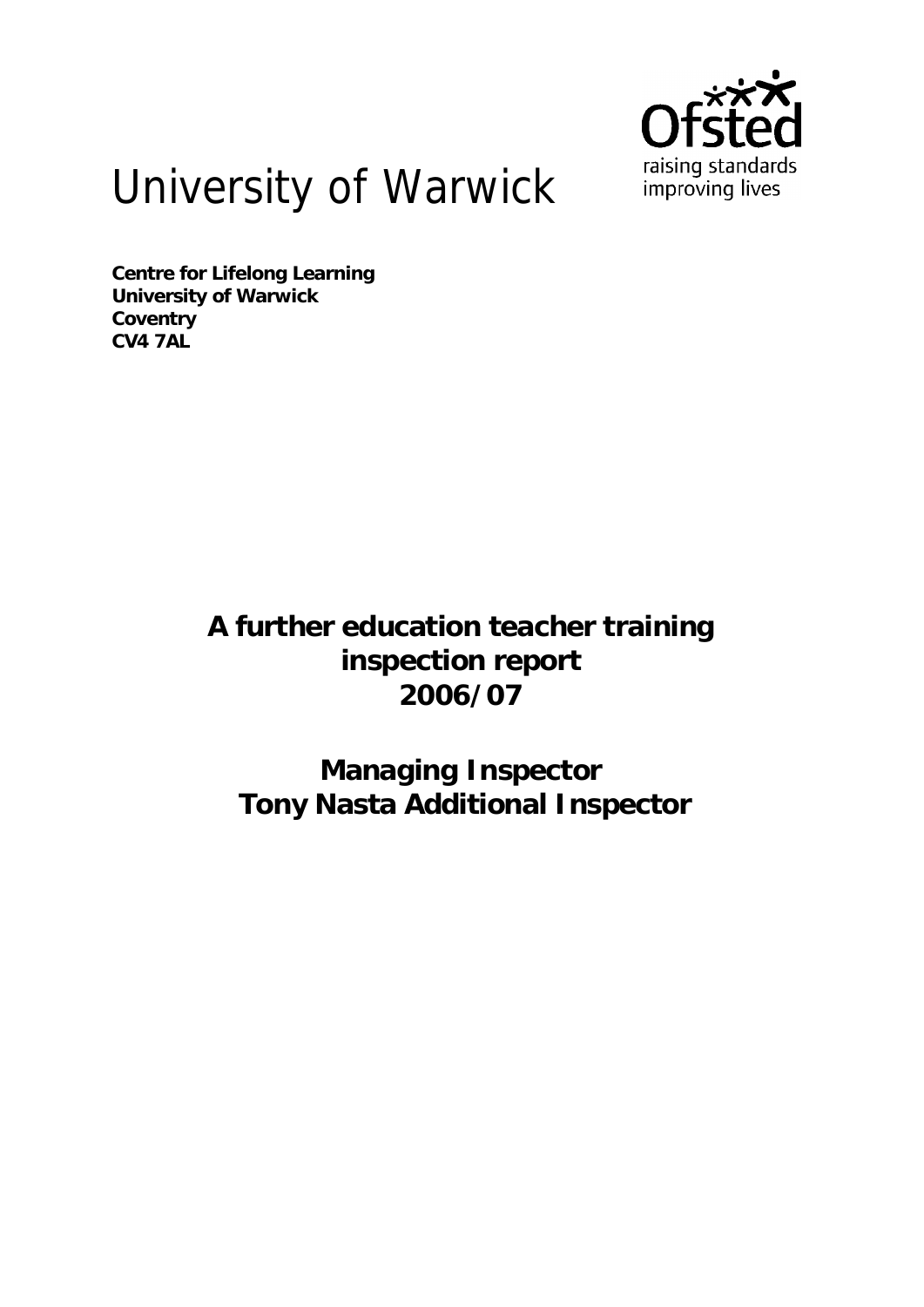Crown copyright 2007. This report may be reproduced in whole or in part for noncommercial educational purposes, provided that the information quoted is reproduced without adaptation and the source and date are stated.

Inspection reports are available on the Ofsted web site (www.ofsted.gov.uk).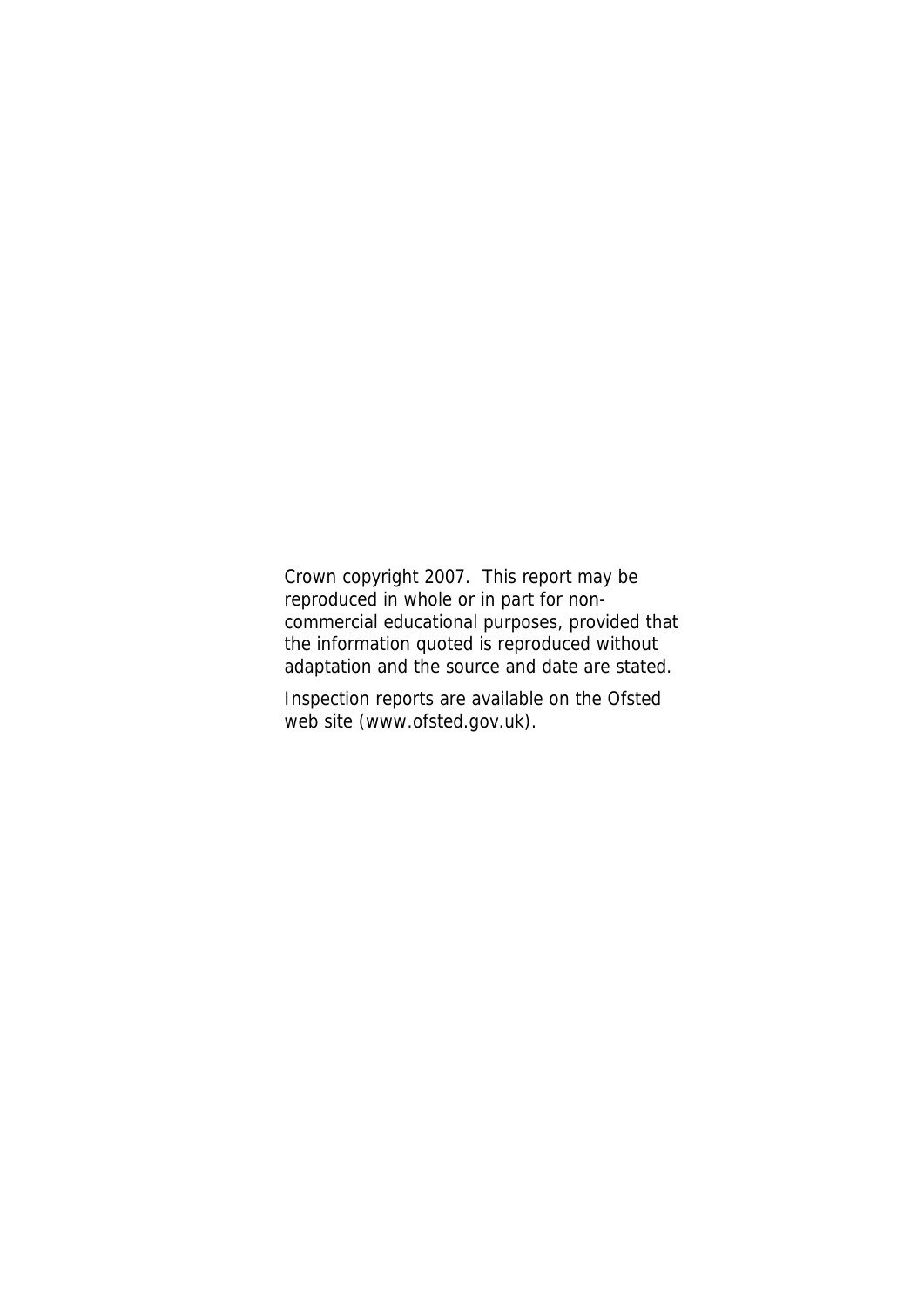# **The inspection**

1. This inspection was carried out in accordance with the Framework for the inspection of initial training of further education teachers and the guidance in the Handbook for the Inspection of initial training of further education teachers, both published in September 2004.

2. It was carried out in two phases by Her Majesty's Inspectors (HMI), supported by specialist additional inspectors. In-service provision at three colleges was evaluated as part of the inspection. Inspectors focussed on the quality of training and management and quality assurance procedures during the first phase, which took place in January 2007. During the second phase, inspectors concentrated upon evaluating the achievements of trainees through observing their teaching and gathering evidence of their progress during the course. Phase 2 of the inspection was completed in June 2007.

# **Background**

3. The University of Warwick works in partnership with 6 colleges in the West Midlands to provide ITT courses for FE teachers and other trainers from the post-compulsory sector. These lead to the University's open certificate in post- compulsory education and training (stage 1) and certificates in postcompulsory education and training (stages 2 and 3). All of them are endorsed qualifications, broken down into the 3 stages of the FENTO standards that satisfy the Secretary of State's requirements for further education (FE) teachers. All the courses operate on an in-service basis and are taught and assessed by college staff, subject to the university's quality assurance procedures. In 2006-07 about 450 trainees were enrolled on the three stages of the programme.

4. Trainees can complete all 3 stages within two academic years. Trainees holding National Awarding Body qualifications are able to transfer onto the stage 2 and stage 3 certificates, providing that they complete an additional assignment. The university's provision is distinctive in that it is set at level 4 of the National Qualifications Framework and does not lead to a post-graduate certificate in education, even for those trainees that have a first degree.

# **Effectiveness of provision**

5. The overall quality of provision is **good** (grade 2).Trainees are enthusiastic and well-motivated. Their teaching is well planned and enlivened by their prior occupational experience. They grow in confidence and competence over the courses and opportunities for further professional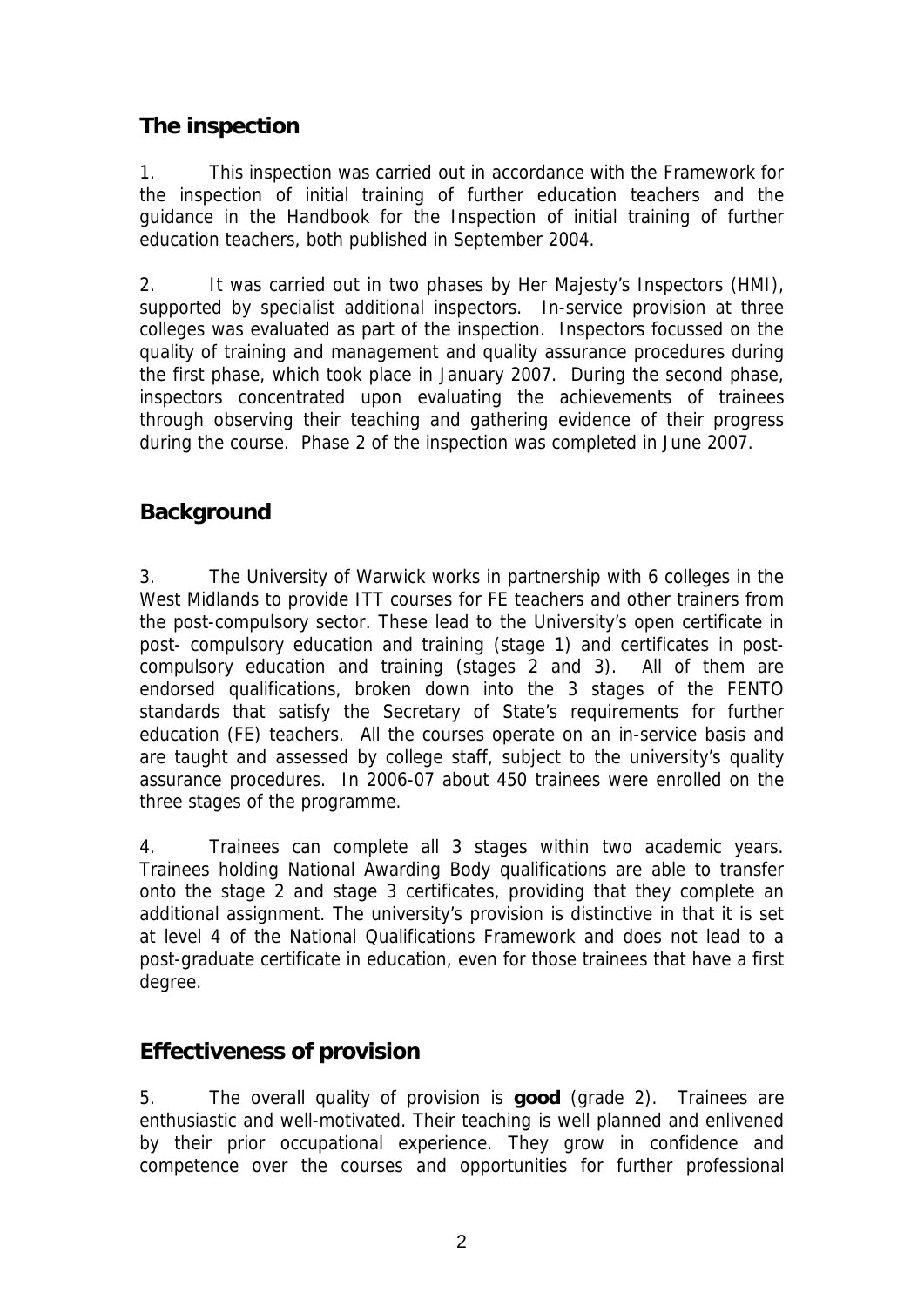development beyond initial teacher training (ITT) are extensive. However, a few trainees' experience of teaching is too narrow. There is no expectation that all trainees will be given the opportunity of working across different levels and types of courses as a routine part of their training. Teacher trainers from the colleges benefit from the extensive programme of curriculum and professional development that the university partnership offers. Trainees benefit from very skilled teaching and assessment by the teacher trainers and the generally well-managed courses. The university and one of the partner colleges provide excellent on-line resources that are enabling trainers to develop more flexible modes of teaching and assessment. However, the use of ILT in training was less extensive in the other colleges. The subject support offered to trainees through mentoring is consistently strong and systematic in one college, but is more variable in quality in the others. Although trainees are encouraged and supported in the development of their literacy, numeracy and ICT skills, monitoring of this aspect of their progress is insufficiently tight. The partnership is self-critical and has robust quality assurance procedures that have enabled it to develop and improve its provision.

#### **Key strengths**

Inspectors identified the following strengths:

- enthusiastic trainees who make good use of their own vocational experience to enrich their students' learning
- well-structured ITT programmes with imaginative assignments that are reviewed and amended by the partnership each year
- good teacher-training sessions based upon the successful demonstration of a wide range of teaching methods
- progression routes that encourage wide access both onto the ITT programme and onto further professional development
- exemplar on-line resources that are enabling the partnership to pilot more flexible patterns of teaching, learning and assessment
- strong collaboration across the partnership and a successful record of curriculum planning and development
- self-critical course review, evaluation and self-assessment procedures that are leading to continuing improvements across the partnership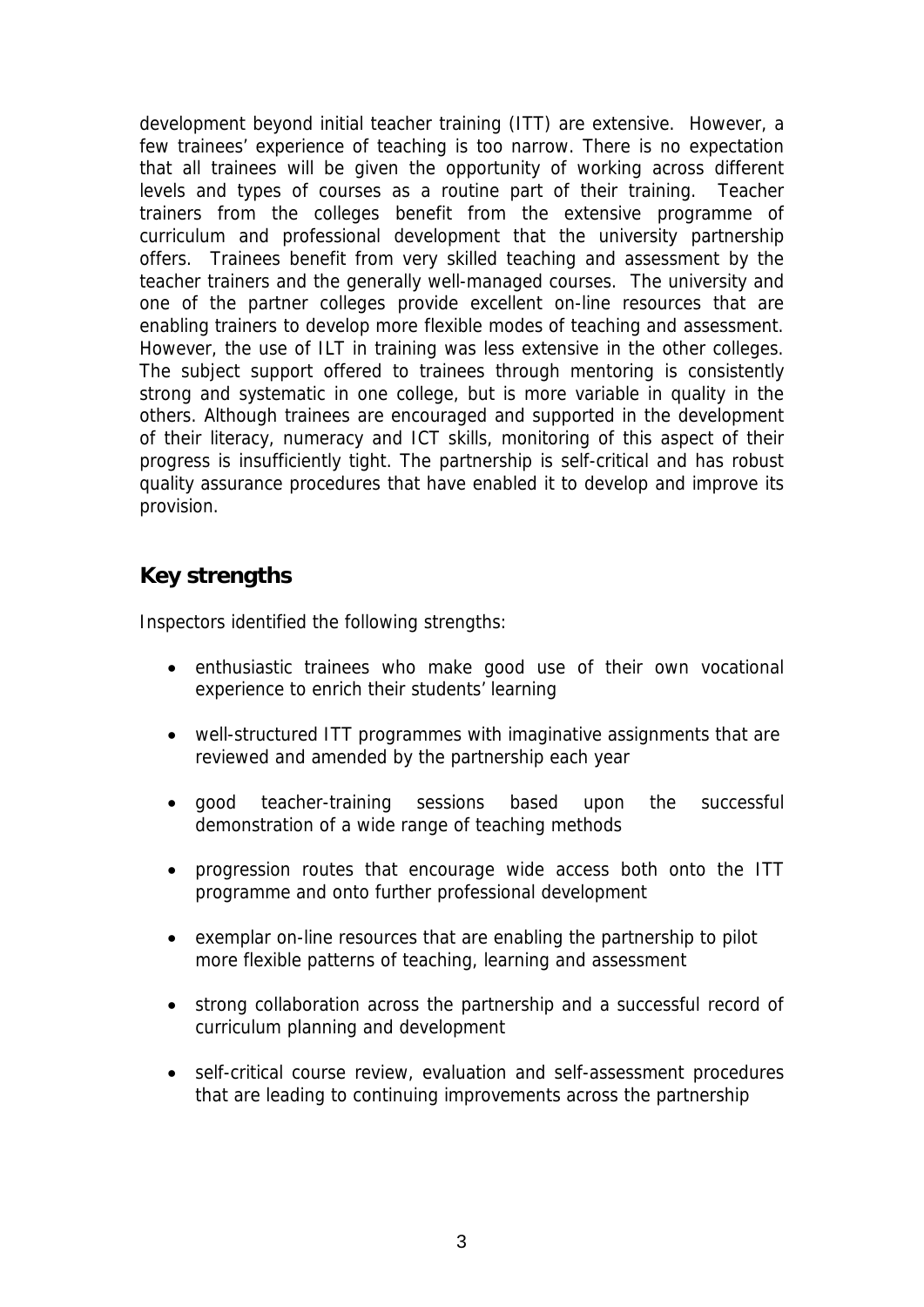# **Areas for attention**

The partnership should address:

- the insufficient opportunities for trainees to observe, assess and teach students across the range of age groups, levels and modes of attendance
- the variation across centres in the use of ILT by teacher trainers in learning and assessment and in trainees' access to on-line learning resources
- the inconsistent levels of support for trainees in developing their subject-specific teaching skills through mentoring.

Further information on strengths and areas for attention is contained in the substantial sections of the report that follow.

#### **Achievements of trainees**

6. Trainees grow in confidence and competence over the courses and demonstrate high levels of enthusiasm and commitment to their role. They are well qualified in their own subject areas. Many have considerable industrial experience which they use to good effect to illustrate concepts within their teaching. Most were able to provide examples of how they ensure they keep their subject knowledge up-to-date. However, not all trainees gain a breadth of teaching experience, for example in teaching different age groups, different levels or experiencing both 1:1 and wholegroup teaching.

7. Trainees are very positive about the course and feel they have made good progress. They are generally able to write self-critically and to evaluate and improve their teaching. Stronger trainees are able to justify their choice of teaching methods with reference to educational theories and their knowledge of teaching techniques. However, trainees' assignment work is often over-reliant on set text-books and makes insufficient use of educational journals and the wider educational literature.

8. Trainees are very receptive and improve their teaching in response to feedback. Lesson plans are usually well documented. Most trainees define lesson objectives clearly although, in some cases, there is insufficient focus on study and process skills. Most trainees are skilled in the use of learning outcomes and make reference to them during lessons to measure the progress made by students.

9. Trainees use an extensive variety of teaching and learning activities. They are prepared to experiment with techniques that are new to them. In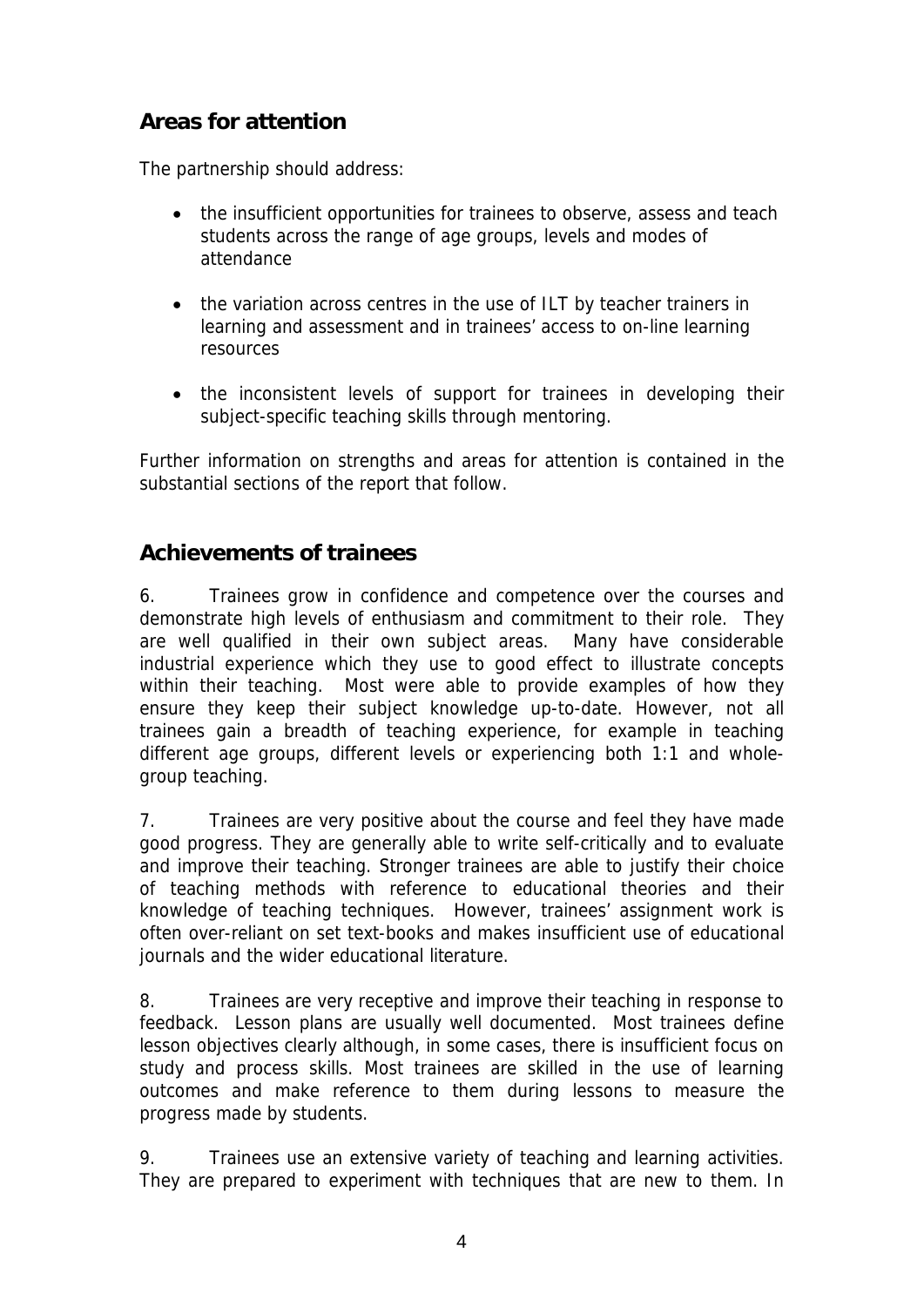one class, for example, the teacher used a "quick quiz" to provide a vehicle for day-release students to contribute their own work experience; another trainee familiarised the students with the names of famous sociologists by allocating student quiz teams the names of leading authorities.

10. Group activities are a feature of most trainees' lessons and, in the best-managed lessons, clear direction is given to the students about who they should work with. Activities are generally monitored well. Many trainees use appropriate questioning skills to check the students' understanding although these do not always adequately extend students' learning or reasoning abilities. Despite the use of lesson plans that require information to be provided about how differentiation will be achieved, weaker trainees make insufficient provision for the full ability-range: higher-attaining students are often not challenged sufficiently.

11. In most lessons, a good range of resources is used to facilitate learning. Trainees pay careful attention to integrating key skills into their planning. However, trainees generally make limited use of ILT to support their teaching and several acknowledge that this is an aspect that needs further development.

12. Trainees have appropriate awareness of the needs and expectations of awarding bodies and prepare students well for assessment. They generally provide appropriate formative assessment activities, have a good awareness of how their students are progressing and keep records to monitor progress. Marked work is generally appropriately annotated, and feedback usually includes guidance on how the students might improve their work, although in some cases comments are too brief.

13. The monitoring of activities within most classes is appropriate and enables trainees to provide individual support to those students who need help. However, there is sometimes insufficient checking within lessons that key concepts have been adequately understood by each individual.

14. Most trainees are aware of the needs of their students and alert to their needs for support. One trainee was able to explain how she had met the needs of a student whose first language is not English and of another student with Asperger's syndrome. However, a few trainees have a very restricted range of teaching and this constrains their development of guidance skills.

#### **Quality of training**

15. The courses are well designed with comprehensive tutor and student documentation. Assignments are imaginative and relevant to the postcompulsory context. They are reviewed and amended by tutors from all the partner colleges annually. There is a strong emphasis upon the progressive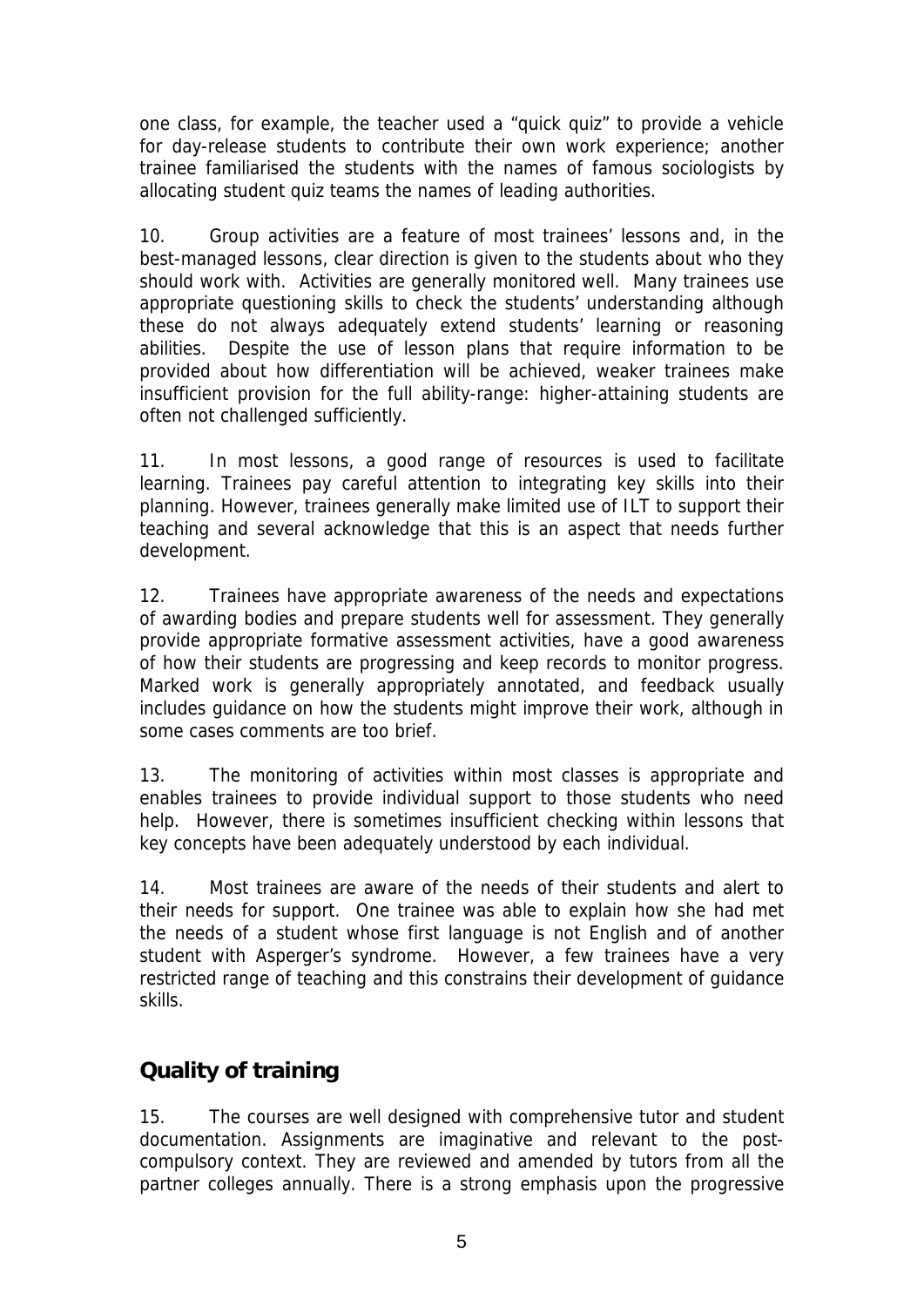development of teaching skills based upon self-critical review and linking theory with practice. At Stage 1, the emphasis is on ensuring that trainees have the skills necessary to plan, prepare and evaluate lesson. At stage 2, there is more emphasis upon theory and reflective practice. For example, trainees keep a professional development file, in which they are expected to record and evaluate "trigger" incidents that have occurred during their professional practice. A greater emphasis on research and independent study is encouraged at stage three.

16. Attention given to supporting the development of trainees' subjectspecific teaching skills is satisfactory and the emphasis on this aspect of the curriculum is increasing. A subject-mentoring scheme has been piloted successfully in one of the colleges in 2006-07. This is to be extended to all colleges in the partnership in 2007-08. Whilst trainees in the pilot scheme have enjoyed good support from experienced, trained and carefully selected mentors, across the partnership as a whole the level of mentoring support is less consistent. Some mentors lack a detailed knowledge of the ITT courses and/or the subject-specific knowledge with which to help their mentees.

17. Sessions taught by teacher trainers are good. Trainers have a detailed understanding of their trainees needs and demonstrate the use of a wide range of teaching methods. At one of the colleges, learning is enriched by the extensive use of ICT. Trainees have access to stimulating on-line resources through the web and via the college's Virtual Learning Environment. Trainees use 'web blogs' to reflect on their developing practice and receive feedback from tutors. Trainees are generally enthusiastic about this as the comment below illustrates.

"Blogging has enabled me to reflect on areas I need to work on. I have found this more of a useful experience rather than a negative one. I've seen it as a useful way of noting down areas that need attention, reflecting on them and trying different ways of addressing the issues raised. I have also found the feedback on the blog really useful as it has given me ideas on how to improve my weak areas".

18. Although the integration of ICT represented good practice in the example above, the use of ICT by teacher trainers across the partnership is less developed. ICT was not routinely integrated into teaching, learning and assessment.

19. The development of trainees' literacy, numeracy and ICT skills are too reliant on informal approaches. Too much emphasis is placed on trainees self-assessing their own levels of competence and seeking support to achieve the required standards. Although this approach suited many trainees, the partnership has recognised the need for more structured monitoring and follow-up support. A more systematic approach to supporting trainees has been developed that will become routine across all the courses from September 2007.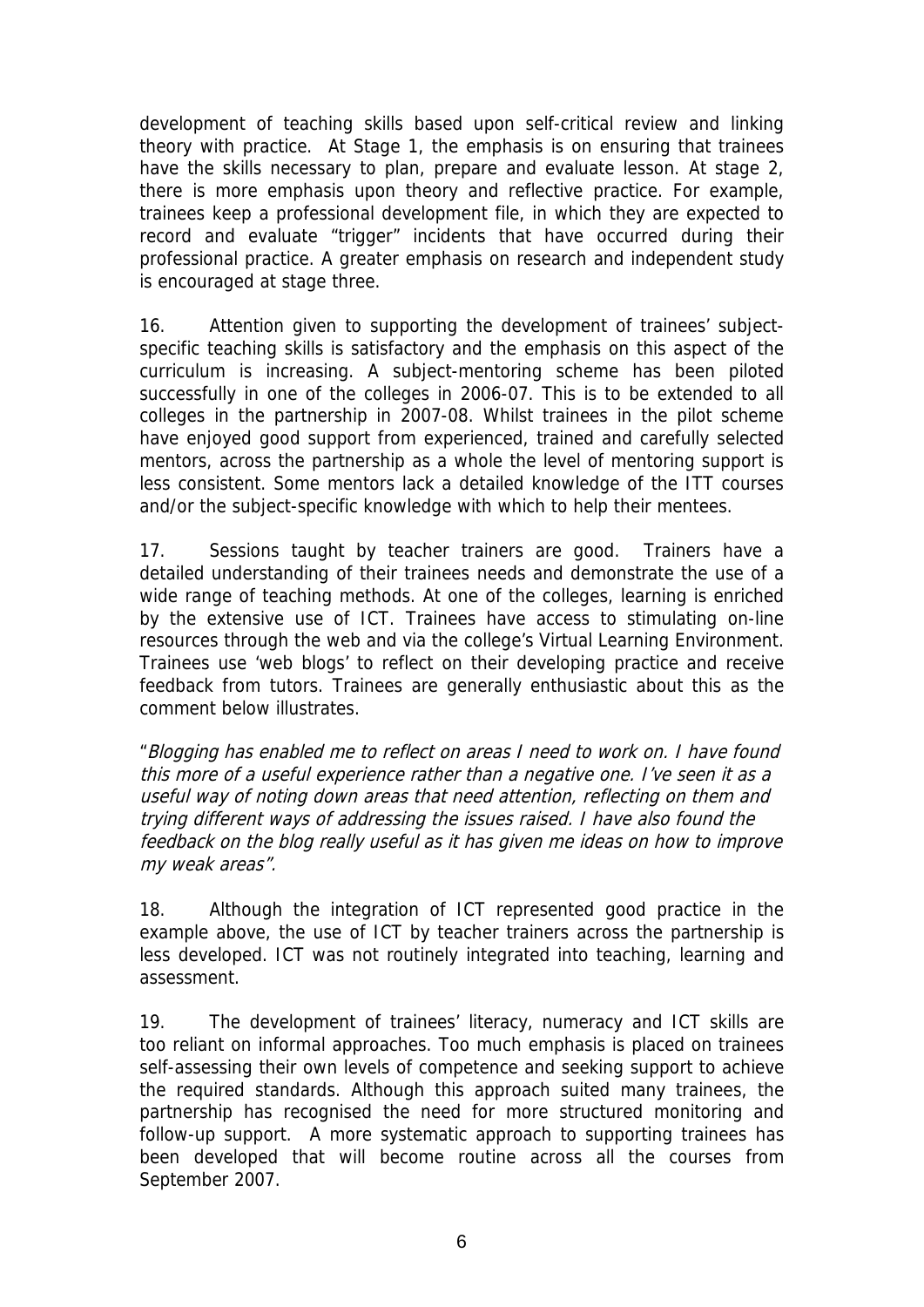20. Trainees benefit from dedicated and helpful support from the teacher training teams. Their progress is monitored carefully through tutorials. Each trainee has an individual learning plan (ILP) that can be maintained electronically. In addition to personal details, details of current teaching and, in some cases, a record of the interview, the ILP provides a record of the trainees' reasons for undertaking the programme and what they hopes to achieve, a record of tutorial meetings, assessed coursework and teaching observations and an action plan. Links between initial teacher training and wider aspects of staff induction and professional development are generally good. ITT is well-integrated with staff development and human resources management.

21. Assessment tasks are varied, appropriate and suitably phased throughout the programme. Assignments help link theory to practice. Assessment decisions are fair and accurate. Tutors provide detailed feedback and trainees get the opportunity to resubmit their work. Observations of trainees teaching practice give detailed and effective feedback to the trainee, with an emphasis upon improving practice. Moderation of observations is achieved through meetings and discussion and some joint observations by the course team.

#### **Management and quality assurance of provision**

22. The information given to trainees about the courses is accurate and well presented. It provides detailed information on the programme, partner colleges, entry requirements, the application process, equal opportunities and funding and costs. Helpful and extremely comprehensive guidance on the latest information on fees, grants etc. is available on the university website. Links between the ITT teams and college human resources departments are good.

23. The delivery of the courses is well managed by the university. Comprehensive handbooks are provided for tutors and students that define the requirements of the programme for enrolment, admissions, teaching practice, and moderation.

24. Leadership of the partnership is strong. A strong ethos of collaboration characterises its operation. Meetings are well-attended and lively. There is a strong sense of shared direction with many opportunities for staff secondment at the university and other forms of professional development for the teacher trainers from the partner colleges.

25. Resources across the partnership are generally good. Trainees are taught by well-qualified teams of teacher trainers. The university has a dedicated web-site for tutors and trainees with an excellent range of curriculum materials, on-line journals, recent press articles and hyperlinks to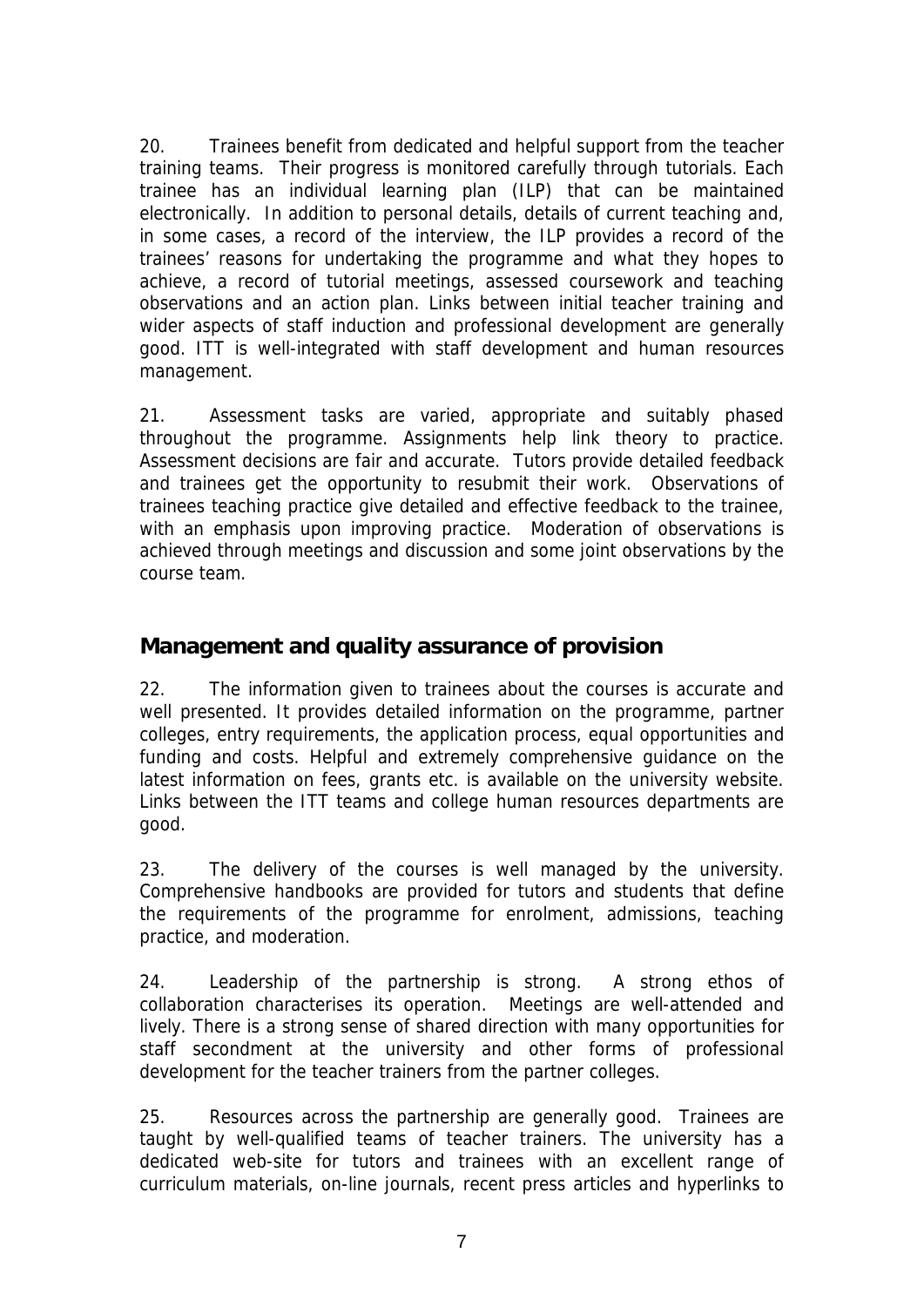useful web sites. However, tutors and trainees on more isolated college sites have poor access to the materials.

26. The partnership is making a significant contribution to national developments, for example it is the lead partner in the West Midlands Centre for Excellence in Teacher Training (CETT). During 2006-07 it piloted the new national threshold qualification, 'preparing to teach in the lifelong learning sector' with trainees employed in the Fire Service and other work-based contexts. The university is keen to continue to extend access to ITT programmes in this way.

27. Self-critical course review, evaluation and self-assessment procedures are leading to continuing improvements across the partnership. Issues raised by trainees and external examiners are dealt with systematically. Prior to the inspection the partnership self-assessed the standards of its own provision. The judgements in their self-assessment report broadly correspond with those of inspectors. Issues raised by inspectors following phase 1 of the inspection were acted upon systematically. For example, detailed reviews of subjectmentoring and the effectiveness of other forms of workplace support for trainees were conducted and will lead to changes to the programme in 2007- 08.

28. The monitoring of assessment is generally thorough. Two of the three colleges in the inspection sample had effective systems for quality assuring the observation of teaching and course work. However, procedures for moderation at the other college were over-reliant on informal processes. In recognition of the need to strengthen the quality assurance of the nontaught elements of the courses, the university has introduced a system of sampling based upon observing and interviewing a selection of individual trainees to assess the quality of training, tutoring and mentoring that they have received.

29. The partnership and individual colleges routinely analyse data, on the backgrounds of trainees. In common with FE more generally, female teachers are over-represented and those from ethnic minority groups are generally under-represented. The partnership recognises that more positive action needs to be taken to increase the proportions of ethnic minority and other under-represented groups across the partnership.